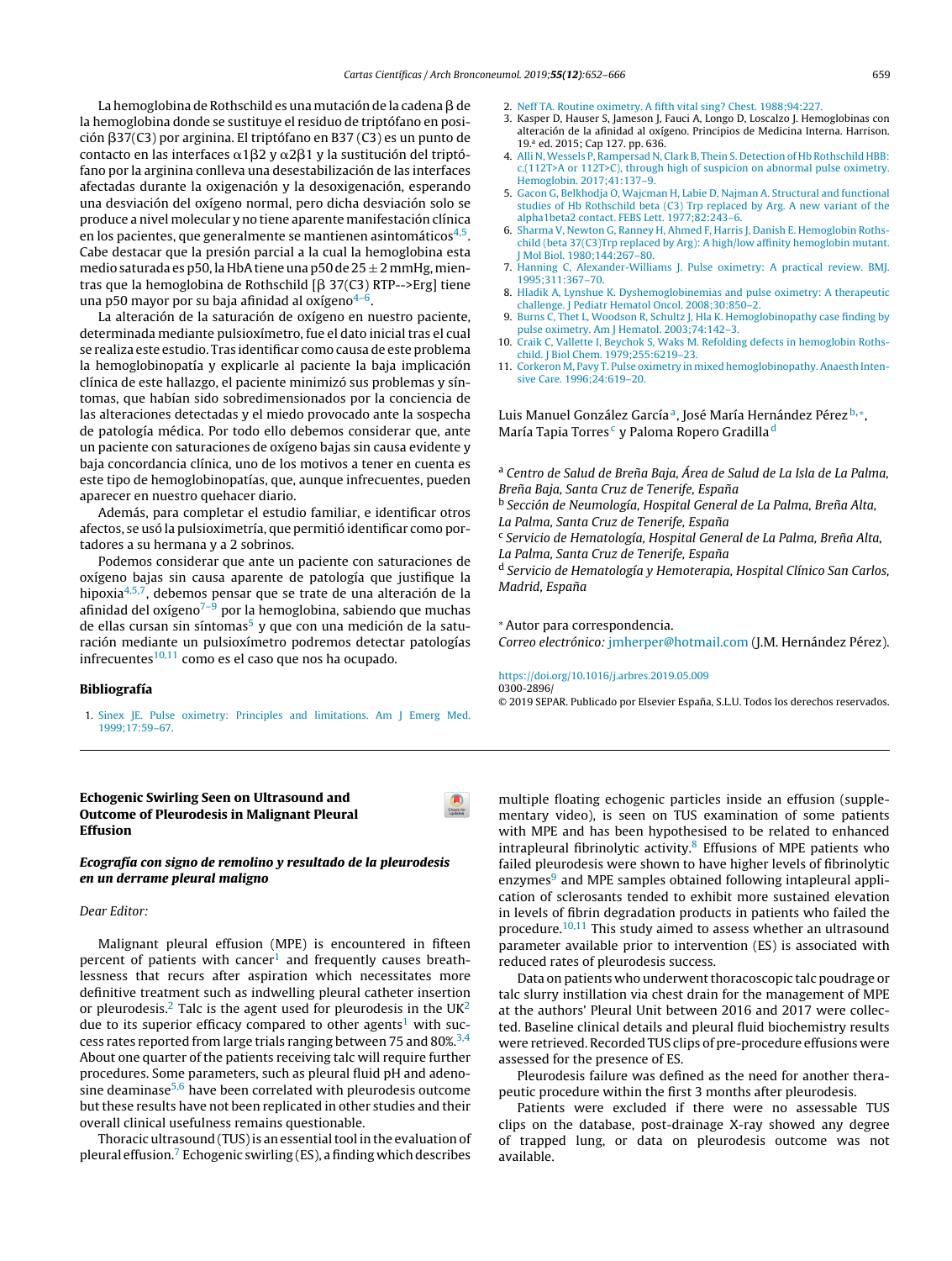# Table 1

Baseline characteristics and pleural fluid composition of the study cohort and according to pleurodesis outcome. Data for continuous variables is presented as mean + SD or median (IQR) and for discrete variables as frequency (per cent).

| Characteristic                 | Study cohort<br>$(n=44)$ | Success<br>$(n=21)$ | Failure<br>$(n=23)$ | P value                                                        |
|--------------------------------|--------------------------|---------------------|---------------------|----------------------------------------------------------------|
| Age years<br>Sex (male/female) | $74 + 10$<br>21/23       | $71 + 8$<br>14/7    | $76 + 11$<br>9/14   | $.063$ ( <i>T</i> -test)<br>.061 $(Chi2)$                      |
| Primary tumour                 |                          |                     |                     |                                                                |
| Mesothelioma                   | 18 (40.9%)               | 8(38%)              | 10 (43.4%)          | .41 ( $Chi2$ )                                                 |
| Lung                           | 7(15.9%)                 | 4(19%)              | 3(13%)              |                                                                |
| <b>Breast</b>                  | 10 (22.7%)               | 3(14.2)             | 7(30.4%)            |                                                                |
| Other                          | 9(20.45)                 | 6(28.5%)            | 3(13%)              |                                                                |
| P.F. glucose mmol/L            | $4.6 + 1.8$              | $4.2 + 1.3$         | $\frac{5 + 2.2}{2}$ | .217 $(T-test)$                                                |
| P.F. protein g/L               | $41.5 + 7.3$             | $44 + 4.6$          | $39 + 10$           | $.03$ (T-test)<br>[mean dif $4.8$ g/L, 95% CI<br>$-4-9.1$ g/L] |
| P.F. LDH IU/L                  | 267 (139–571)            | 268 (216-501)       | 249 (133-1092)      | .98 (Mann-Whitney)                                             |
| Pleurodesis method             | 24 (54.5%)               | 15 (71.4%)          | 9(39.1%)            | $.032$ (Chi <sup>2</sup> 4.61)                                 |
| (Poudrage)                     |                          |                     |                     |                                                                |
| Systemic treatment             | 29 (65.9%)               | 19 (90.4%)          | 10 (43.4%)          | $.001$ (Chi <sup>2</sup> 10.79)                                |
| Echogenic swirling             | 26 (59.1%)               | 7(33.3%)            | 19 (82.6%)          | .001 (Chi <sup>2</sup> 11.01)                                  |

IQR: interquartile range; SD: standard deviation.

Overall rate of pleurodesis success as well as according to pleural fluid echogenicity was presented. All factors that are hypothesised to affect pleurodesis were entered into a multiple logistic regression analysis to identify variables associated with pleurodesis failure.

Sixty nine patients underwent pleurodesis for MPE in the period of study. Forty four patients were included, with the remaining excluded due to the absence of assessable TUS clips (18 patients), trapped lung (2 patients), or death prior to follow up visit (5 patients). Table 1 shows the clinical and pleural fluid characteristics of the studied patients. Pleurodesis failure was noted in 23/44 (52.2%) of the study cohort. Mean pleural fluid protein was higher in patients who failed pleurodesis (mean dif 4.8 g/L, 95% CI 0.4–9.1 g/L). Regarding the relation between pleurodesis outcome and the presence of ES, ES was found in 7/21 (33.3%) with successful pleurodesis and in 19/23 (82.6%) with failed pleurodesis  $(Chi<sup>2</sup> = 11.01, 1df, p = 0.001).$ 

The levels of protein, LDH and glucose did not differ significantly between effusions exhibiting ES and those without this sign. Mean protein was  $41 \pm 8$  g/L in effusion with ES vs.  $41 \pm 6$  g/L in those without ES. Median (IQR) LDH was 251 (11–885) IU/L with ES vs. 268 (166–348) in effusions without ES and median glucose was 4.4 mmol/L (3.5–6.1) vs. 4.2 (3.3–5.7) in effusion without ES.

Regarding the primary cause of MPE, 12/18 (66.6%) cases with mesothelioma had ES on TUS examination, while ES was seen in 4/7 (57.1%) patients with lung cancer and in 6/10 (60%) patients with breast cancer (Chi<sup>2</sup> = 1.24, 2df,  $p = 0.74$ ).

Multiple logistic regression analysis on pleurodesis success as the dependent variable included the presence of ES together with institution of systemic cancer therapy, talc poudrage as the method of pleurodesis and pleural fluid protein level as the independent variables. The factors independently associated with pleurodesis success according to regression analysis were the presence of ES on US (odds ratio 0.016, 95% CI 0.001–0.310,  $p = 0.006$ ) and lack of systemic therapy (odds ratio 0.014, 95%CI 0.001–0.304, p = 0.007).

This study suggests that ES seen on TUS examination of patients with MPE may be associated with lower rates of success of pleurodesis and this is independent of other parameters such as the presence of systemic therapy.

MPEs are characterised by enhanced inflammatory activity and fibrin deposition,  $12$  coupled with high levels of fibrinolytic enzymes and fibrin degradation products.<sup>[12](#page-2-0)</sup> It is thought that the echogenic material seen floating on TUS examination of MPE could be the bro-ken down fibrinous material from the aforementioned processes.<sup>[8](#page-2-0)</sup> The association of ES with lower success rates of pleurodesis could be linked to the previously noted high levels of fibrinolytic enzymes such as u-PA in MPE patients who failed pleurodesis.<sup>[9](#page-2-0)</sup>

The remarkably lower rates of pleurodesis success in cases with ES might thus be explained by failure of pleural fibrosis and symphysis that characterises pleurodesis and which could be antagonised by high fibrinolytic activity in such effusions. Indeed higher levels of D-dimer (a marker of fibrinolysis) have been noted in MPE with failed pleurodesis in comparison to success-ful pleurodesis.<sup>[10,11](#page-2-0)</sup> Notably, the chemical composition of effusions showing ES was not different from that of effusions not showing ES.

The presence of ES was judged in a binary fashion which could be an oversimplification of a variable that can manifest with various degrees of intensity. It is not possible using current ultrasound machines to objectively quantify the degree of echogenicity of an effusion. However, the concept of 'echogenicity index' has been used to quantify the degree of echogenicity of structures such as thyroid nodules<sup>[13](#page-2-0)</sup> and renal parenchyma<sup>[14](#page-2-0)</sup> using softwares that compare the echogenicity of a structure in question to adjacent 'reference' organs to gain clinically relevant information.

The decision to exclude patients who had trapped lung (which is related to the extent of visceral pleural involvement) from the analysis was intended to remove confounding effect of heavier pleural tumour burden on pleurodesis failure. The definition of pleurodesis failure was based on objective criteria that mirror the definition used in large clinical trials of pleurodesis<sup>[3](#page-2-0)</sup> in order to ensure the robustness of the data obtained.

This study has several limitations; we found a higher than usual failure rate of pleurodesis (52%). The studied cohort has a high proportion of mesothelioma cases which is known to respond less favourably to pleurodesis<sup>[15](#page-2-0)</sup> and reflects differences that are seen often between data derived from trials and that seen in the 'realworld'. Despite the fact that this study involved a relatively small number of patients, there was strong signal to support a link between pleural fluid echogenicity and pleurodesis outcome.

The proposed TUS-based observation of ES as a tool for outcome prediction of pleurodesis is a potentially useful non-invasive and easy to interpret tool, which is importantly available to the clinician prior to any decision on intervention. This may therefore help towards better customisation of management according to patients' characteristics. Our results require prospective validation in a larger patient cohort and correlation with other variables such as pleural fluid cytological positivity and the presence of pleural thickening. The role that a pro-fibrotic/fibrinolytic balance may